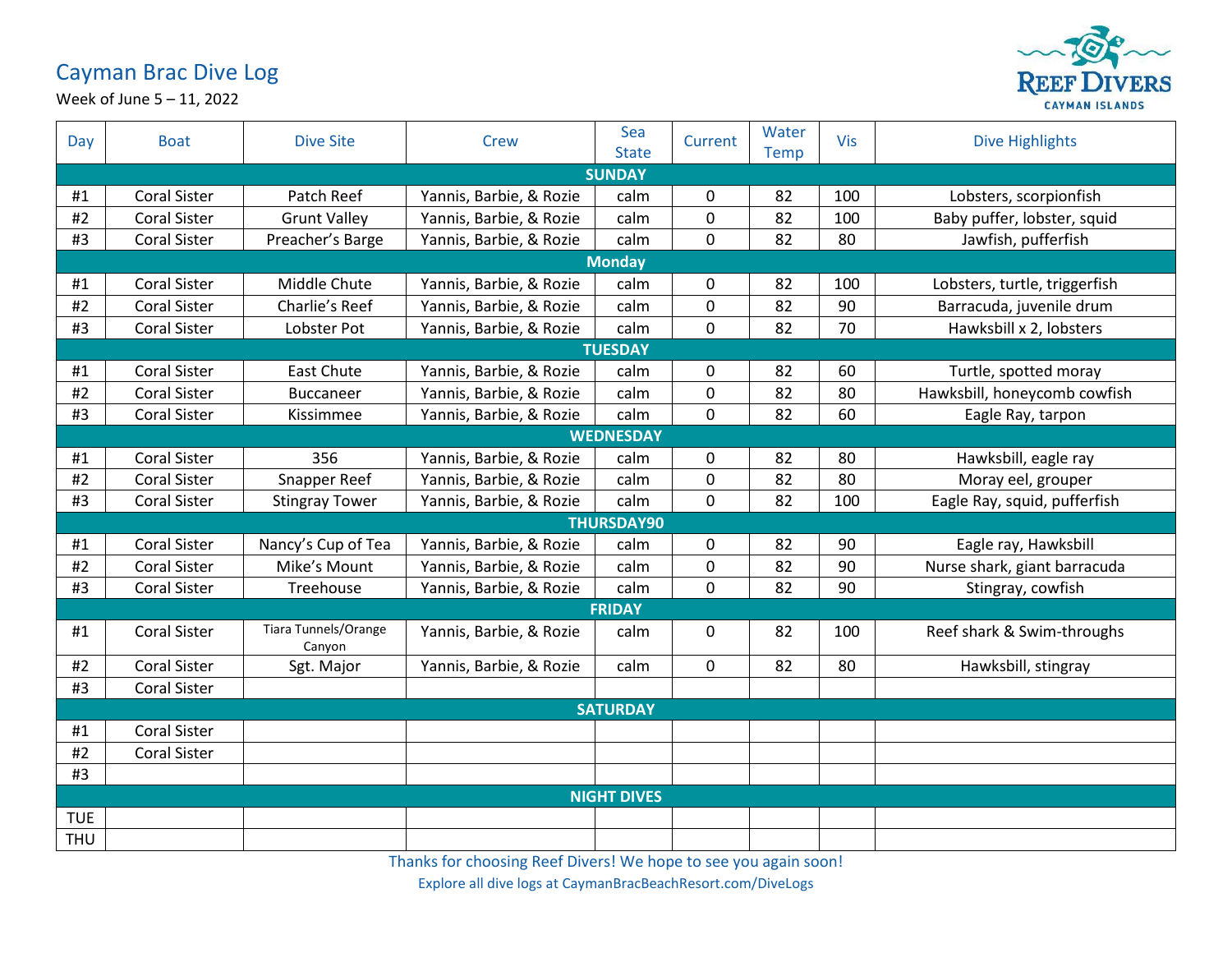## Cayman Brac Dive Log



Week of June 5 – 11, 2022

| Day        | <b>Boat</b>        | <b>Dive Site</b>  | Crew              | Sea<br><b>State</b> | Current     | Water<br><b>Temp</b> | Vis  | <b>Dive Highlights</b>               |  |  |
|------------|--------------------|-------------------|-------------------|---------------------|-------------|----------------------|------|--------------------------------------|--|--|
|            | <b>SUNDAY</b>      |                   |                   |                     |             |                      |      |                                      |  |  |
| #1         | Ocean Sister       | Buccaneer         | Jucky, Jon, & Oli | Calm                | 0           | $82*$                | 100' | Juvenile trunkfish, turtle, drumfish |  |  |
| $\#2$      | Ocean Sister       | Kissimmee         | Jucky, Jon, & Oli | Calm                | 0           | $82*$                | 100' | Stingray, tarpon                     |  |  |
| #3         | Ocean Sister       | Charlie's Reef    | Jucky, Jon, & Oli | Calm                | $\mathbf 0$ | $82*$                | 100' |                                      |  |  |
|            | <b>MONDAY</b>      |                   |                   |                     |             |                      |      |                                      |  |  |
| #1         | Ocean Sister       | <b>East Chute</b> | Jucky & Oli       | Calm                | 0           | $82*$                | 100' | Creole wrasse, barracuda             |  |  |
| #2         | Ocean Sister       | Shark Hole        | Jucky & Oli       | Calm                | $\mathbf 0$ | $82*$                | 100' | Pipefish, pufferfish, barracuda      |  |  |
| #3         | Ocean Sister       |                   |                   |                     |             |                      |      |                                      |  |  |
|            |                    |                   |                   |                     |             |                      |      |                                      |  |  |
| #1         | Ocean Sister       |                   |                   |                     |             |                      |      |                                      |  |  |
| $\#2$      | Ocean Sister       |                   |                   |                     |             |                      |      |                                      |  |  |
| #3         | Ocean Sister       |                   |                   |                     |             |                      |      |                                      |  |  |
|            |                    |                   |                   |                     |             |                      |      |                                      |  |  |
| #1         | Ocean Sister       |                   |                   |                     |             |                      |      |                                      |  |  |
| #2         | Ocean Sister       |                   |                   |                     |             |                      |      |                                      |  |  |
| #3         | Ocean Sister       |                   |                   |                     |             |                      |      |                                      |  |  |
|            |                    |                   |                   |                     |             |                      |      |                                      |  |  |
| #1         | Ocean Sister       |                   |                   |                     |             |                      |      |                                      |  |  |
| #2         | Ocean Sister       |                   |                   |                     |             |                      |      |                                      |  |  |
| #3         | Ocean Sister       |                   |                   |                     |             |                      |      |                                      |  |  |
|            |                    |                   |                   | <b>FRIDAY</b>       |             |                      |      |                                      |  |  |
| #1         | Ocean Sister       |                   |                   |                     |             |                      |      |                                      |  |  |
| #2         | Ocean Sister       |                   |                   |                     |             |                      |      |                                      |  |  |
| #3         | Ocean Sister       |                   |                   |                     |             |                      |      |                                      |  |  |
|            |                    |                   |                   | <b>SATURDAY</b>     |             |                      |      |                                      |  |  |
| #1         | Ocean Sister       |                   |                   |                     |             |                      |      |                                      |  |  |
| $\#2$      | Ocean Sister       |                   |                   |                     |             |                      |      |                                      |  |  |
| #3         |                    |                   |                   |                     |             |                      |      |                                      |  |  |
|            | <b>NIGHT DIVES</b> |                   |                   |                     |             |                      |      |                                      |  |  |
| <b>TUE</b> |                    |                   |                   |                     |             |                      |      |                                      |  |  |
| THU        |                    |                   |                   |                     |             |                      |      |                                      |  |  |

Thanks for choosing Reef Divers! We hope to see you again soon!

Explore all dive logs at CaymanBracBeachResort.com/DiveLogs